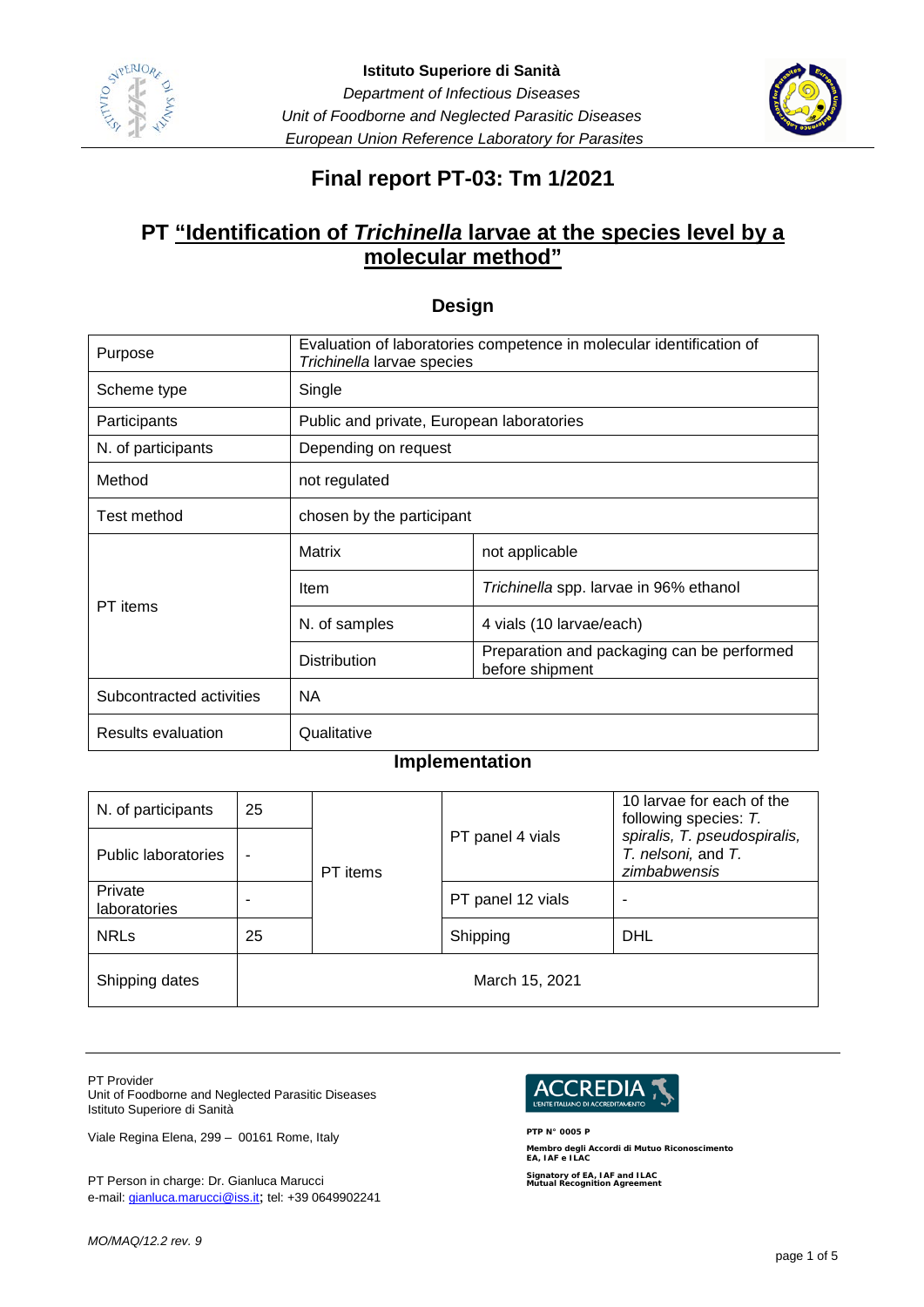



## **Qualitative results**

The PT final evaluation was qualitative only. The PT was considered passed if all isolates or, in case of single larvae at least one of them for each isolate, were correctly identified.

| Laboratory code | N. right<br>identification   | N. wrong<br>identification | N. missed<br>identification | <b>Final evaluation</b> |
|-----------------|------------------------------|----------------------------|-----------------------------|-------------------------|
| <b>NRL50</b>    | $\sqrt{3}$                   | 1                          | $\pmb{0}$                   | negative                |
| <b>NRL51</b>    | $\overline{\mathbf{4}}$      | $\mathbf 0$                | $\mathbf 0$                 | positive                |
| <b>NRL52</b>    | $\boldsymbol{0}$             | $\mathsf 0$                | $\overline{\mathbf{4}}$     | negative                |
| <b>NRL55</b>    | $\overline{\mathbf{4}}$      | $\mathsf 0$                | $\pmb{0}$                   | positive                |
| <b>NRL56</b>    | $\overline{\mathbf{4}}$      | $\mathsf 0$                | $\pmb{0}$                   | positive                |
| NRL57           | $\overline{\mathbf{4}}$      | $\mathbf 0$                | $\mathbf 0$                 | positive                |
| <b>NRL59</b>    | $\overline{\mathbf{4}}$      | $\mathbf 0$                | $\pmb{0}$                   | positive                |
| NRL61           | $\overline{\mathbf{4}}$      | $\mathsf 0$                | $\pmb{0}$                   | positive                |
| NRL62           | $\overline{\mathbf{4}}$      | $\boldsymbol{0}$           | $\pmb{0}$                   | positive                |
| <b>NRL63</b>    | $\mathbf{3}$                 | 1                          | $\pmb{0}$                   | negative                |
| <b>NRL65</b>    | 3                            | $\overline{1}$             | $\pmb{0}$                   | negative                |
| NRL66           | $\overline{\mathbf{4}}$      | $\mathbf 0$                | $\pmb{0}$                   | positive                |
| NRL67*          | $\qquad \qquad \blacksquare$ | $\blacksquare$             | $\overline{a}$              | <b>NA</b>               |
| <b>NRL69</b>    | 3                            | 1                          | $\pmb{0}$                   | negative                |
| <b>NRL70</b>    | $\overline{\mathbf{4}}$      | $\mathbf 0$                | $\pmb{0}$                   | positive                |
| <b>NRL71</b>    | 3                            | 1                          | $\pmb{0}$                   | negative                |
| <b>NRL72</b>    | $\overline{\mathbf{4}}$      | $\mathbf 0$                | $\pmb{0}$                   | positive                |
| <b>NRL73</b>    | 1                            | 3                          | $\pmb{0}$                   | negative                |
| <b>NRL74</b>    | 3                            | 1                          | $\overline{1}$              | negative                |
| NRL77           | $\overline{\mathbf{4}}$      | $\mathbf 0$                | $\pmb{0}$                   | positive                |
| NRL78           | $\overline{\mathbf{4}}$      | $\mathsf 0$                | $\pmb{0}$                   | positive                |
| <b>NRL79</b>    | 1                            | 1                          | $\overline{2}$              | negative                |
| <b>NRL82</b>    | $\overline{\mathbf{4}}$      | $\mathbf 0$                | $\mathbf 0$                 | positive                |
| NRL83           | 4                            | $\mathsf 0$                | $\pmb{0}$                   | positive                |
| NRL84           | $\overline{\mathbf{4}}$      | $\mathbf 0$                | $\mbox{O}$                  | positive                |

\*results not submitted

PT Provider

Unit of Foodborne and Neglected Parasitic Diseases Istituto Superiore di Sanità

Viale Regina Elena, 299 – 00161 Rome, Italy

PT Person in charge: Dr. Gianluca Marucci e-mail: [gianluca.marucci@iss.it](mailto:gianluca.marucci@iss.it); tel: +39 0649902241



**PTP N° 0005 P Membro degli Accordi di Mutuo Riconoscimento EA, IAF e ILAC**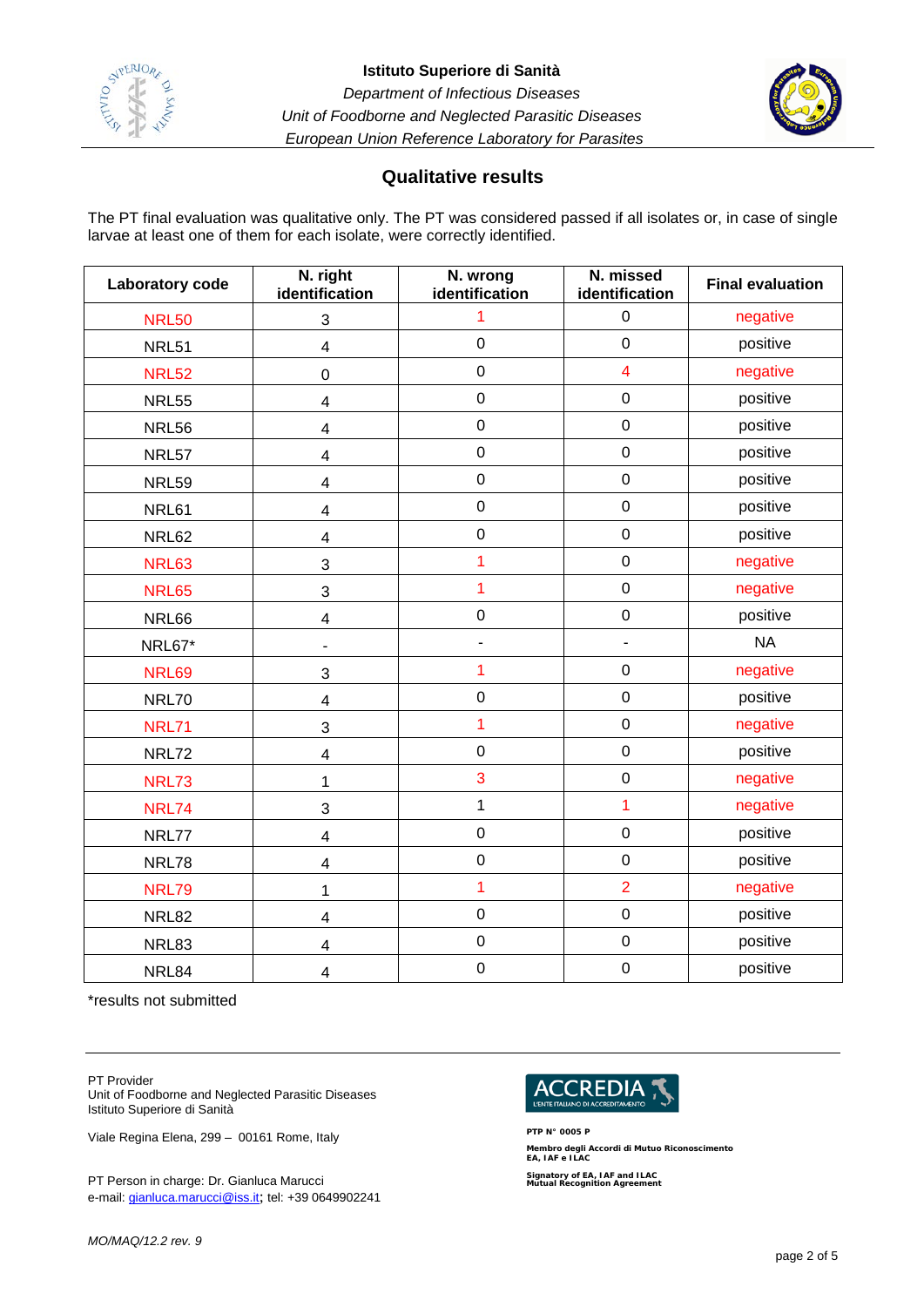





## **Graphical summary of PT results**



PT Provider

Unit of Foodborne and Neglected Parasitic Diseases Istituto Superiore di Sanità

Viale Regina Elena, 299 – 00161 Rome, Italy

PT Person in charge: Dr. Gianluca Marucci e-mail: [gianluca.marucci@iss.it](mailto:gianluca.marucci@iss.it); tel: +39 0649902241



**PTP N° 0005 P Membro degli Accordi di Mutuo Riconoscimento EA, IAF e ILAC**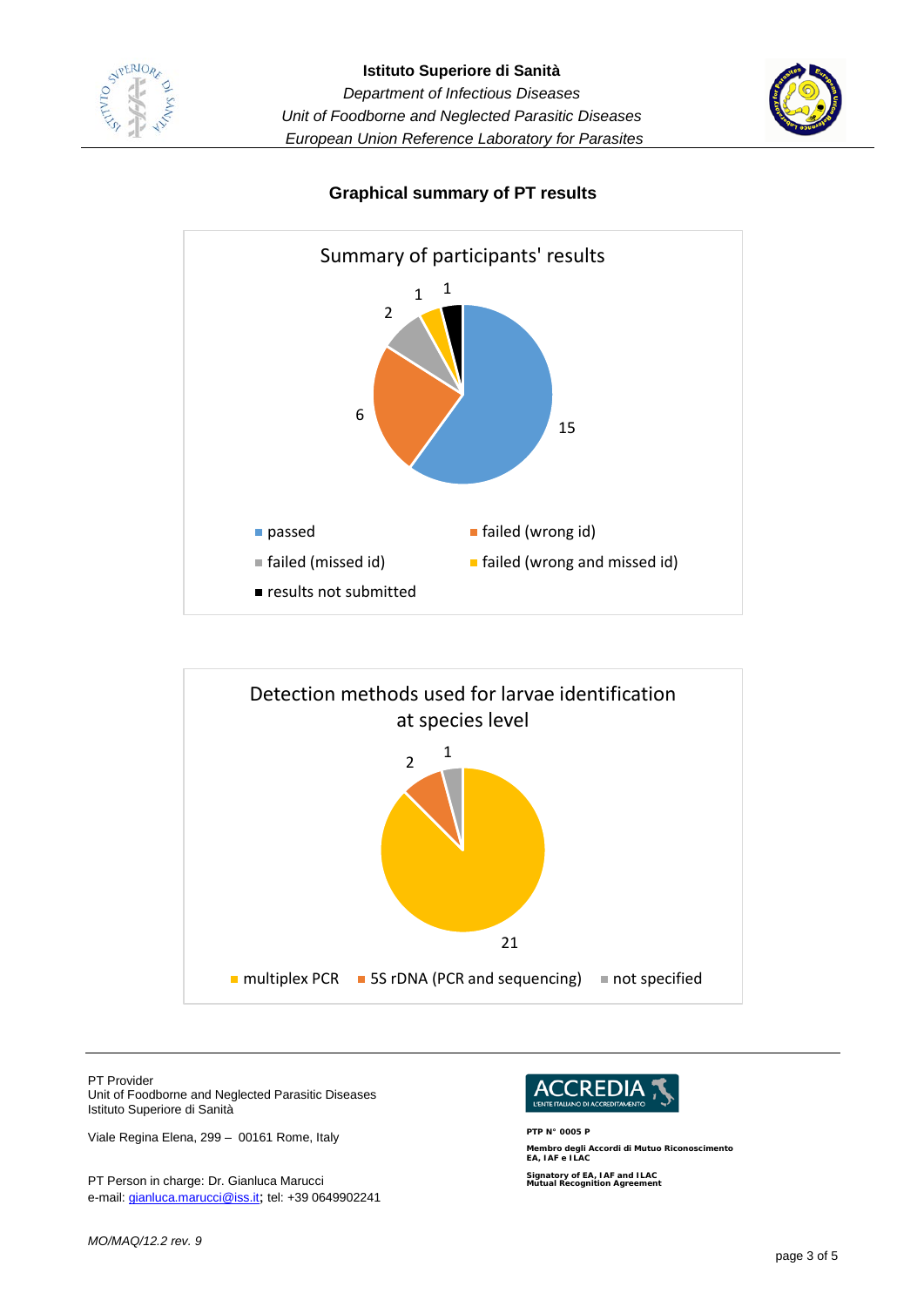





#### **Overtime comparison of results (last 5 years)**

| Laboratory<br>code | 2017     | 2018     | 2019     | 2020     | 2021     |
|--------------------|----------|----------|----------|----------|----------|
| <b>NRL50</b>       | negative | positive | positive | positive | negative |
| NRL51              | positive | positive | positive | positive | positive |
| <b>NRL52</b>       | negative | positive | negative |          | negative |
| NRL53              |          |          |          |          |          |
| <b>NRL55</b>       | positive | positive | positive | positive | positive |
| <b>NRL56</b>       | positive | positive | positive | positive | positive |
| NRL57              | positive | positive | positive | positive | positive |
| NRL59              | positive | positive | positive | positive | positive |
| NRL61              | positive | positive | positive | positive | positive |
| <b>NRL62</b>       |          |          | positive |          | positive |
| NRL63              | negative | negative | negative |          | negative |
| NRL65              | negative | positive | positive | positive | negative |
| <b>NRL66</b>       | positive | positive | positive | positive | positive |
| NRL67              | positive |          | positive | positive |          |
| NRL69              |          | negative | positive | positive | negative |
| NRL70              | positive | positive | positive | positive | positive |
| <b>NRL71</b>       | positive | negative | positive | positive | negative |
| NRL72              | positive | positive | positive | positive | positive |
| NRL73              | positive | positive | positive | positive | negative |
| NRL74              | positive | positive | positive | positive | negative |

PT Provider

Unit of Foodborne and Neglected Parasitic Diseases Istituto Superiore di Sanità

Viale Regina Elena, 299 – 00161 Rome, Italy

PT Person in charge: Dr. Gianluca Marucci e-mail: [gianluca.marucci@iss.it](mailto:gianluca.marucci@iss.it); tel: +39 0649902241



**PTP N° 0005 P Membro degli Accordi di Mutuo Riconoscimento EA, IAF e ILAC**